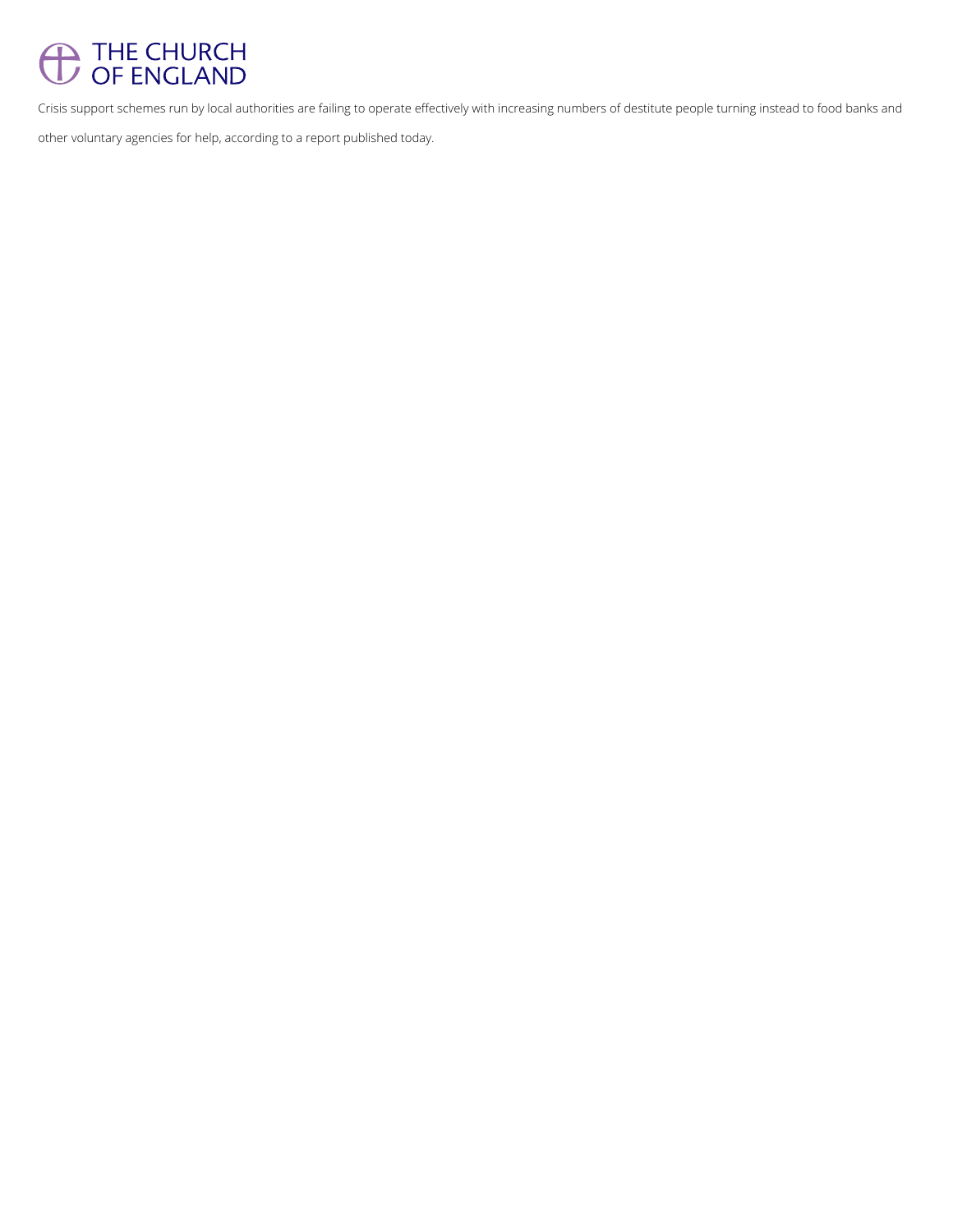Local authority-run schemes to provide food, fuel and furniture to people in crisis (Local Welfare Assistance) are helping relatively few people compared to the former Social Fund, leaving voluntary and other statutory agencies trying to fill the gap, the report from The ChildrenâllEs Society and the Church of England warns.

The report*, Not Making Ends Meet*, concludes that a lack of publicity, bureaucratic hurdles, and restrictive eligibility criteria appear to be deterring people from applying to Local Welfare Assistance schemes.

People in desperate need are instead relying on a patchwork of crisis support networks including food banks, with effective and consistent provision varying from one area to another, the report finds.

The number of awards under the Local Welfare Assistance scheme in the reportâll us seven case study areas in 2016/17 ranged between 3% and 29% of the level of equivalent awards in 2009/10 made under the Social Fund.

Report authors interviewed a number of families who had both good and bad experiences of local crisis support. One mother fleeing domestic violence with her children barely ate for five weeks while she waited for her new benefit claim to be processed and says if it hadnâl Dt been for financial help from friends and family she probably would have returned to her abuser.

The Childrenâll LIs Society Chief Executive Matthew Reed said: âLL Families in need of financial crisis support are often experiencing one of the edest times of their life, such as fleeing domestic violence or experiencing a serious mental or physical health problem.

"Itâlls vital that when they need help to buy food or nappies, put money on the electricity meter or replace a broken fridge that they can access this help quickly and easily. Instead, families who are in desperate need may find there is nowhere to turn.

âLOLocal charities are having to step in to provide the safety net that the government and councils used to, relying on donations and volunteers to

Another mother and her three children, who were made homeless after a fire, endured months of bureaucracy to access the help they needed.

The report calls for stronger leadership from local authorities in developing effective crisis support for people in need and for the Government to provide more funding and set minimum standards for these schemes.

âDDSadly with more and more people facing crisis, particularly as Universal Credit rollout continues apace, itâDDs becoming increasingly urgent for

local crisis support to be coordinated and more consistent so that vulnerable people donâum fall through the gaps.âu

The Bishop of Durham, Paul Butler, said: âDDA financial crisis can affect anyone, at any time in their lives, and as a country, both state and civil

society, we have a moral duty to care for people at the hardest times of their lives.